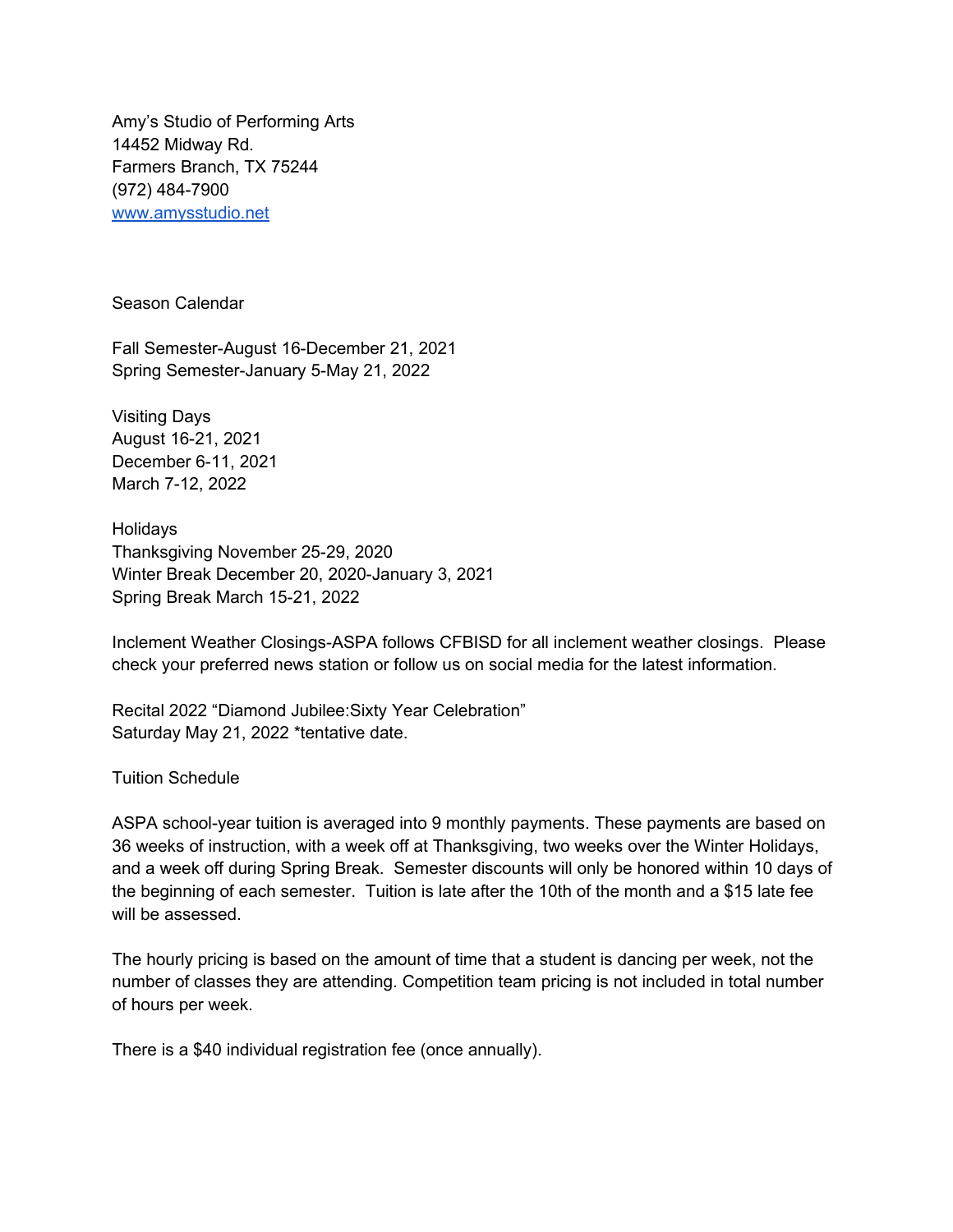#### Withdrawal Policy

The office must be notified in writing prior to the 10th of the month otherwise the obligation to pay tuition that month continues. You may simply email the studio for notification.

### Payment Options

Amy's Studio accepts payments by cash, check, online (you must set up an account),and Zelle. You can also set up auto-pay or e-check through your financial institution.

Tuition Rates 45 min class \$72 a month or \$292 for semester 60 min class \$82 a month or \$332 for semester 1.5 hrs a wk \$102 a month or \$413 for semester 2-2.5 hrs a wk \$127 a month or \$515 for semester 2.75-3.25 a wk \$147 a month or \$596 for semester 3.5-4 hr a wk \$157a month or \$636 for semester

Private Lesson Rates 30 min lesson \$40 30 min lesson semi-private (2-3 students) \$25 per student 30 min lesson semi-private (4 students) \$20 per student 60 min lesson \$60

Drop In Rate \$20 per 45 min session

#### Class Model

It is speculated that schools may have some closures, should numbers spike as the school year continues. We certainly do not have any plans to shut down our live-instruction again. Our goal is to offer live classes with Zoom available for those students who cannot attend in person throughout the season (especially since ALL of our classes will have room for socially distanced dancers)! However, should it become unsafe to hold dance classes in person, we would immediately switch over to live zoom classes (links will already be setup and everyone will already have access through class folders and weekly communication.). All classes would take place at regularly scheduled times through the permanent zoom links set up for the new season. Class mates and teachers would remain the same, as well as class length and study.

#### Recital 2022

For planning purposes, traditionally our spring recital would take place on SATURDAY, MAY 21, 2022. While we cannot guarantee that date, we encourage everyone to pencil that weekend in.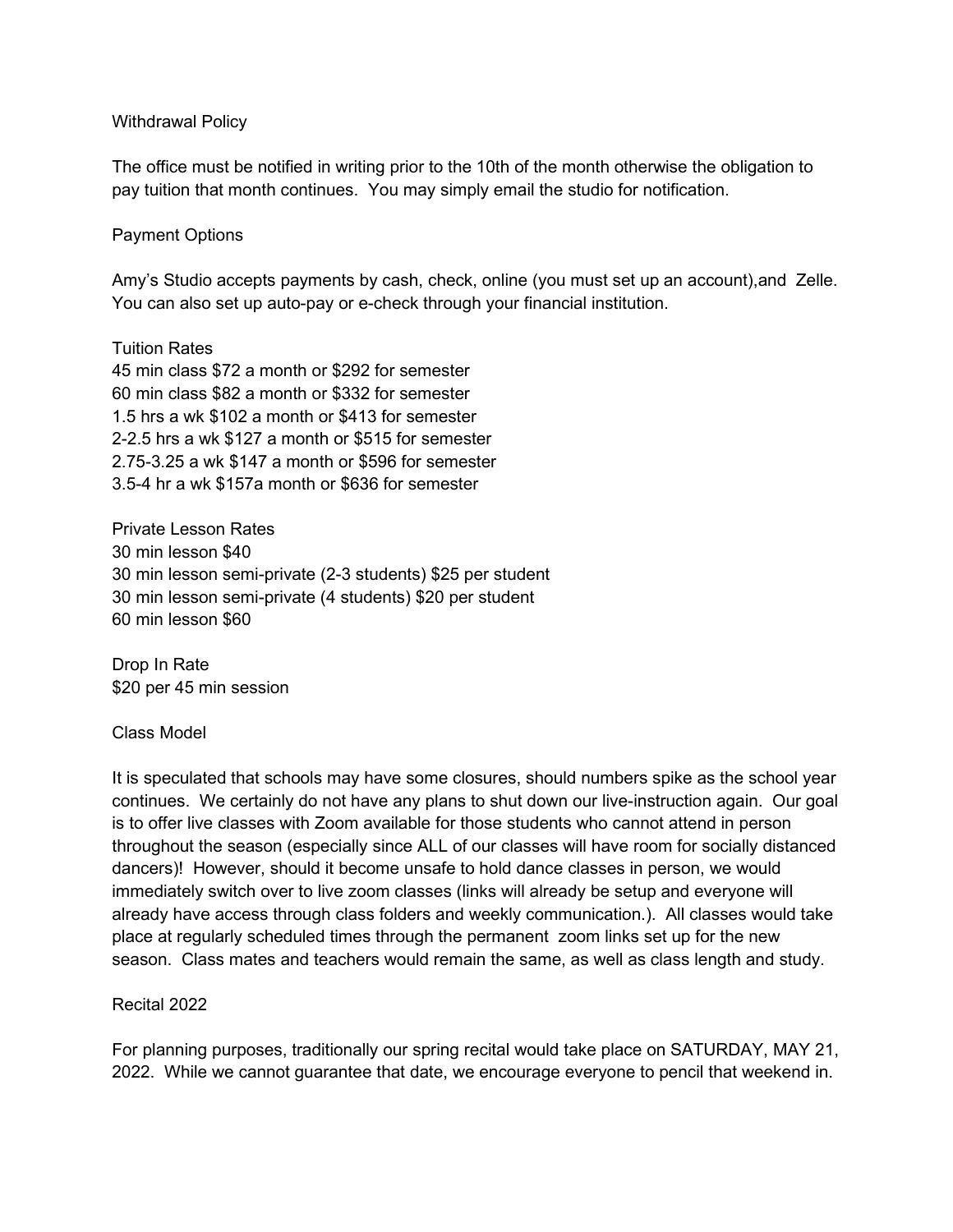Costume fees and Recital fees will be addressed later in the semester. We will absolutely communicate all these details as the year progresses.

## Observation/Lobby Policy

We will follow CDC guidelines and recommendations for Covid safety. Masks are welcome. Should recommendations change, we will adjust our policy accordingly. The safety of our students, families, and faculty are our highest priority.

Parents are invited to observe class on Visiting Days. On regular class days we ask that parents wait in the lobby or drop off students and return for pick up at the end of class.

I also understand I MUST obtain permission form the faculty or director to take ANY PHOTOS or VIDEO during a class. PLEASE DO NOT hold any cameras/phones to the viewing windows without prior consent.

## Physical Activity Assumption of Risk

I understand that participation in any instructional and/or recreational activities at Amy's Studio of Performing Arts is voluntary, and that all Programs and the use of the related facilities and equipment therein carries some physical risk.

I understand that if I or my minor child is injured or our property is damaged while participating in the Programs, that the injury or loss will not be covered or reimbursable by Amy's Studio of Performing Arts.

I agree to assume the risk of any and all illness or injury (minor, serious or catastrophic in nature, including claims and suits at law or in equity for any injury, fatal or otherwise) or damage (to person or property) resulting from my/our minor child's participation in all Programs, including the use of the facilities and/or equipment associated with the Program ("Damages").

I hereby waive all claims, on behalf of myself/ourselves and claims by my/our minor child (including claims which may be brought after attaining majority), now or in the future, for any such Damages and do hereby release and discharge Amy's Studio of Performing Arts and its respective officers, directors, instructors, agents, employees and assigns from any and all liability for any such Damages.

I assume full responsibility for all liability in connection with such Damages, and agree to indemnify Amy's Studio of Performing Arts against any and all such claims and related costs, including claims by my/our minor child that may be brought after attaining majority.

I certify that the participant is in good health and that he/she has no physical limitations which would preclude him/her from the safe use of the facilities and equipment related to the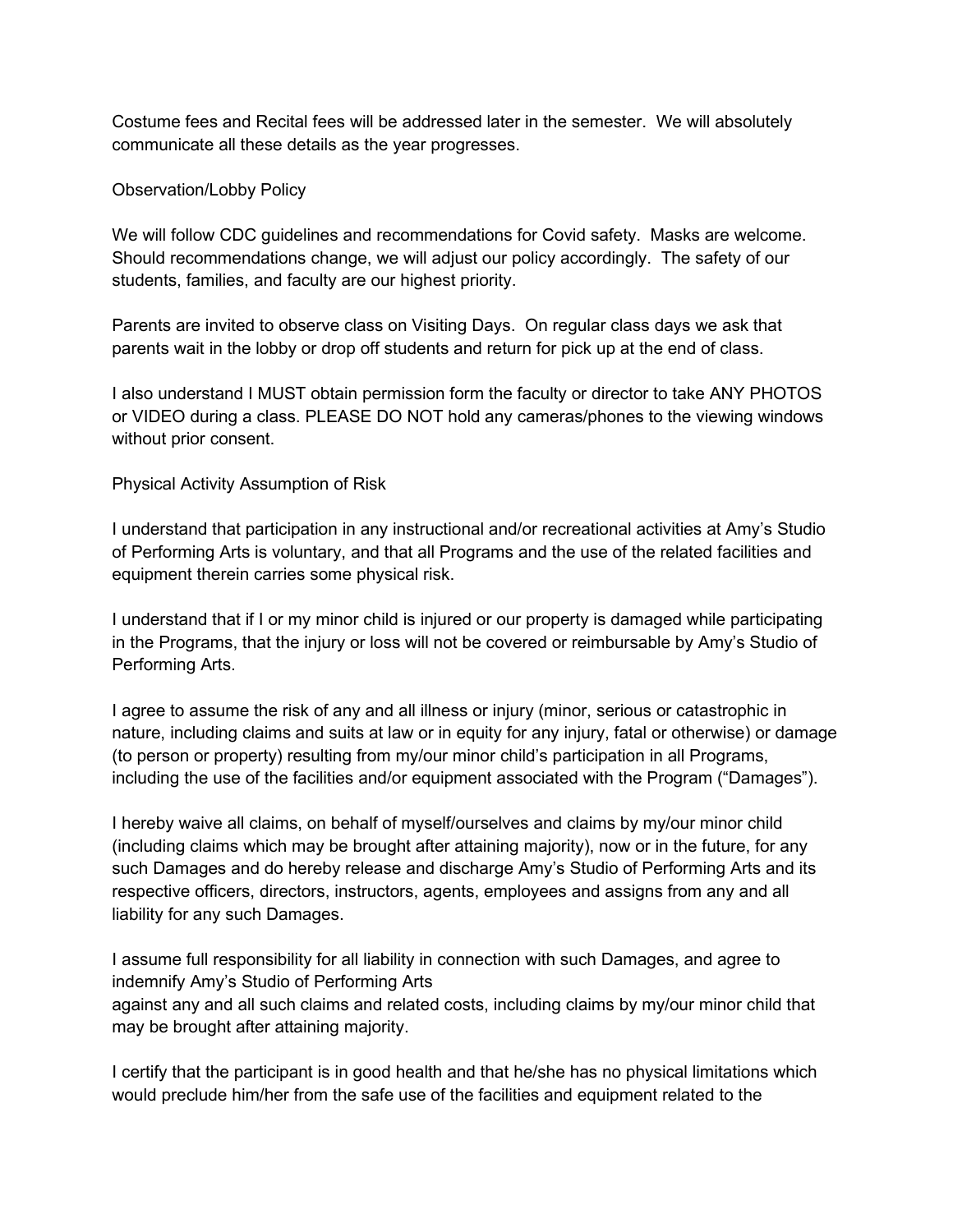Programs offered by Amy's Studio of Performing Arts and that I/we have sufficient health, accident and liability insurance to cover any Damages that may result as a result of my/our child participating in the Programs, and if I/we have no such insurance, I/we certify that I/we am/are capable of personally paying for any and all such Damages.

# Medical Emergencies

I fully understand that Amy's Studio of Performing Arts' instructors, agents and employees ("ASPA Staff") are not physicians or medical practitioners of any kind. With the above in mind, I/we hereby release and grant permission to the ASPA Staff to render temporary first aid to my/our child in the event of any injury or illness, and if deemed necessary by the ASPA Staff to call a doctor to seek medical help, including transportation by an ASPA Staff member, whether paid or volunteer, to any health care facility or hospital, or the calling of an ambulance for said child should the ASPA Staff deem this to be necessary.

## Payment Policies

I understand that monthly tuition is never pro-rated but determined from an average of entire classes from August-May (36 weeks of classes). 2021-22 Recital costume costs will be billed separately in Nov/Dec. I realize fees and/or tuition is NOT refundable, and that it must be paid by the 10th of a month to avoid a \$15 late fee (NO EXCEPTIONS). Tuition and/or registration fees cannot be refunded.

I understand that ALL accounts are automatically enrolled in AUTOPAY on the billing tab, in which case any balance on my account will automatically be charged to the card on file on the SECOND of each month (or for summer camps, one week before camp start date). If I do not wish to have my account paid with the card on file, it is my responsibility to make my payments BEFORE the second using another method (cash, check, etc)

I understand a \$25 fee is assessed for any and all returned checks.

Dress Code

I understand my child must wear appropriate attire for the class they are registered for.

CREATIVE MOVEMENT and KINDERCOMBO Any color leotard, tights, black tap shoes and pink ballet shoes (boys = black) PRIMARY, INTERMEDIATE AND SENIOR COMBO (ballet) Leotard, tights, pink ballet shoes, hair pulled up in bun, braid, etc. You may wear a skirt. (tap) Black Tap shoes (transition to oxford tap shoes) (jazz) Leotard, bootie shorts, jazz pants or leggings with tights, black jazz shoes MUSICAL THEATRE Black leotard and jazz pants or activewear and black jazz shoes. HIP HOP